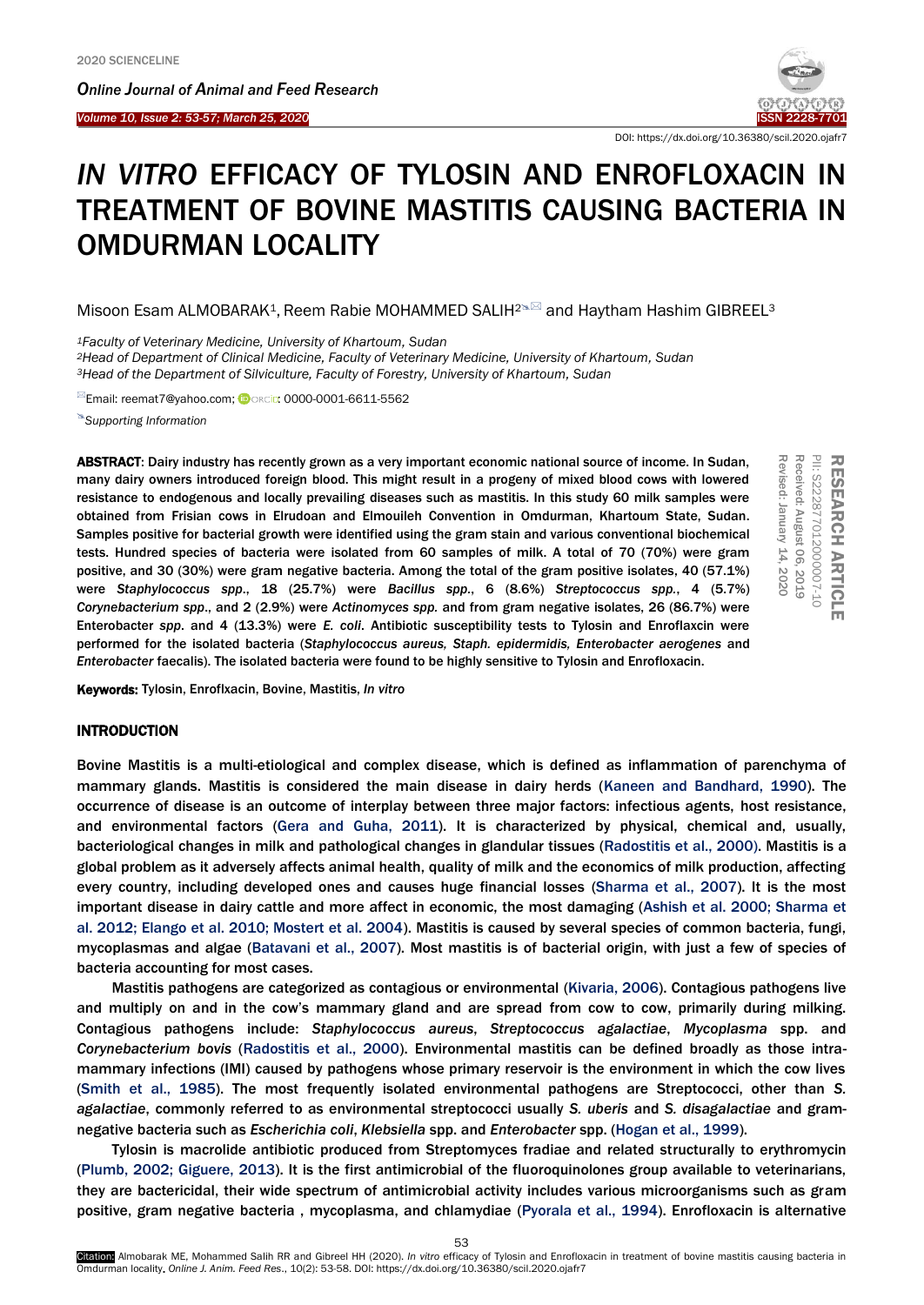drug. The aim of this study to identify the most common causes of bacterial mastitis in cows in Omdurman locality and to measure the effectiveness of Tylosin and Enrofloxacin in the treatment of bacterial mastitis in vitro.

# MATERIALS AND METHODS

## Study area

Study area is Omdurman city which located at the intersection of latitude 15 degrees 41 minutes north, longitude 32 degrees 37 minutes east, on the west bank of the Nile opposite the coupler with a tributary of the White Nile, and off both Khartoum and Khartoum North, which are linked by the bridge of the White Nile and Shambat bridge. The numbers of dairy cows were more in this locality than the other sites of Khartoum province.

## Sampling

A total of 30 suspected cows were examined clinically: took the body temperature, pulse, heart rate, respiration, auscultation and palpation the last examination especially for mammary gland and supra mammary lymph nodes for presence of mastitis. Sixty milk samples from mastitic cows were collected. Mastitis was diagnosed when there were visible or palpable singes of udder, inflammatory changes in milk secretion, or through bacteriological examination of milk. During the study 60 milk sample were encountered from 30 cows suffering from clinical and subclinical mastitis. Milk sample were taken under from infected quarters only under aseptic condition for bacteriological studies. The fore milk was stripped off and about 5 ml of milk were drawn in sterile disposable bottle. All samples collected were immediately placed on ice in a thermo flask after collection.

# Isolation and identification of bacteria

Culture. Milk samples were collected from mastitic cows were cultured in two media: Blood agar and MacConkey's agar. After culturing the plates were incubated for 24 hours at 37°C. Purification was achieved by further subculturing on nutrient agar and incubated at 37ºC for 24 hours. After purification, a full loop from purified culture was taken and a smear was made and stained with Gram s stain to differentiate between Gram's positive and Gram's negative bacteria and to see the shape of bacteria. Plates were examined for cultural characteristics and biochemical reactions according to standard keys [\(Barrow and Feltham, 2003](#page-5-0)). Staphylococci were studied in particular for haemolysis and coagulase production using human plasma. A positive coagulase test was judged as any degree of clotting from a loose clot suspended in plasma to a solid clot [\(Barrow and Feltham, 2003](#page-5-0)).

Purification of cultures. Purification of culture was made by sub-culturing a part of a typical and well isolated colony on nutrient agar. This process was repeated twice. The resulting of growth was checked for purity by examining smears stained with Gram´s stain method.

Identification of bacteria. The purified isolated bacteria were identified according to criteria outlined by [Barrow](#page-5-0)  [and Feltham \(2003\)](#page-5-0) which included of: Reaction of Gram's stain, shape of the bacterial colonies, presence or absence of spores, motility, the colonial characteristics on different media, haemolysis of blood agar and biochemical tests. All biochemical tests for identification of isolated bacteria were performed according to [Barrow](#page-5-0)  [and Feltham \(2003\).](#page-5-0)

Antibiotic sensitivity test. Some of the bacteria that isolated through microbiological procedures were subjected to antimicrobial susceptibility test by disc diffusion method to identify the effectiveness of the Tylosin and Enrofloxacin. The sensitivity against Tylosin and Enrofloxacin were determined on Mueller Hinton agar as described by National Committee for Clinical Laboratory Standards [\(NCCLS, 2002\)](#page-5-0). The results were obtained by measuring the diameter of the growth inhibition zone around the antibiotic disc for each isolated bacterial strain and recorded as sensitive, intermediate and resistant.

## RESULTS

# Identification of isolates

Out of the 100 isolates 70 (70%) were gram positive, and 30 (30%) were gram negative bacteria. Among the total of the gram positive isolates, 40 (57.1%) were *Staphylococcu spp*., *Bacillus spp*. were 18 (25.7%), *Streptococcus* spp. were 6 (8.6%), *Corynebacterium* spp. were 4 (5.7%), *Actinomyces* spp. were 2 (2.9%) and from gram negative isolates, *Enterobacter* spp. were 26 (86.7%) and *E. coli* were 4 (13.3%) (Figure, 1). The isolated *Staphylococcus spp*. in this study was divided into two groups: Coagulase – positive included *Staph. aureus* and *Staph. hyicus*. Coagulase – negative were *Staph. epidermidis, Staph. chromogens, Staph. simulans* and *Staph.*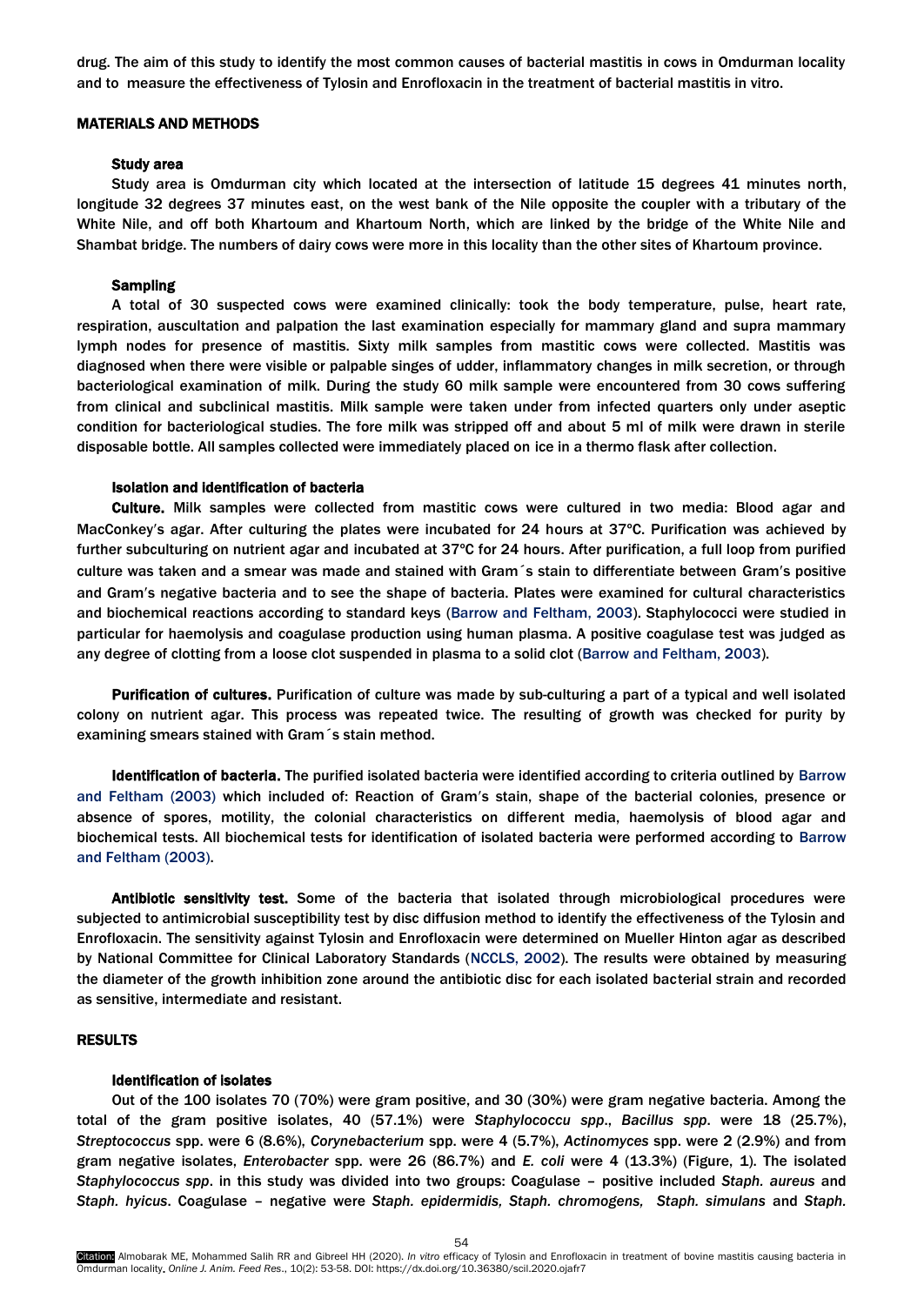*hominis.* The total 70 isolates: 18 (25.7%) were found to be bacillus species. There were (6%) isolates of *Streptococcus* spp obtained in this study. Other isolates were: *Corynebacterium spp*., *Actinomyces spp*., *Enterobacter spp*. and *E. coli*. Table 1 shows the quality control limits for antibiotics. The results of sensitivity tests by used Tylosin and Enrofloxacin are shown in Tables 2 and 3. They were affected in *Staph. aureus, Staph. epidermidis, Enterobacter aerogenosa, Enterococcus faecalis*.

| <b>Table 1 - Quality control limits for antibiotics</b> |                  |      |                     |           |     |               |  |  |
|---------------------------------------------------------|------------------|------|---------------------|-----------|-----|---------------|--|--|
| <b>Antimicrobial agent</b>                              |                  |      | Zone diameter in mm |           |     | Staph. aureus |  |  |
|                                                         | <b>Potency</b>   | Code |                     |           | R   |               |  |  |
| Enrofloxacin                                            | 10 <sub>Mg</sub> | EX   | >23                 | $22 - 17$ | ~16 | 27-34         |  |  |
| <b>Tylosin</b>                                          | 15Mg             | TΥ   | $>26$               | 25-23     | <23 | 24-31         |  |  |
| S: sensitive; I: intermediate; R: resistant             |                  |      |                     |           |     |               |  |  |

| Table 2 - The efficacy of Tylosin against different types of bacteria. |                    |                 |  |  |  |  |
|------------------------------------------------------------------------|--------------------|-----------------|--|--|--|--|
| <b>Isolated bacteria</b>                                               | Zone of inhibition | <b>Remarked</b> |  |  |  |  |
| Staph. aureus                                                          | 30 <sub>mm</sub>   | S               |  |  |  |  |
| Staph. epidermidis                                                     | 23mm               |                 |  |  |  |  |
| Enterobacter aerogenosa                                                | 24mm               |                 |  |  |  |  |
| <b>Enterococcus faecalis</b>                                           | 27 <sub>mm</sub>   | S               |  |  |  |  |
| S: Sensitive: I: Intermediate                                          |                    |                 |  |  |  |  |

| Table 3 - The efficacy of Enrofloxacin against different types of bacteria |                           |          |  |  |  |  |
|----------------------------------------------------------------------------|---------------------------|----------|--|--|--|--|
| <b>Isolated bacteria</b>                                                   | <b>Zone of inhibition</b> | Remarked |  |  |  |  |
| Staph. aureus                                                              | $34 \text{ mm}$           | S        |  |  |  |  |
| Staph. epidermidis                                                         | $26 \text{ mm}$           | S        |  |  |  |  |
| Enterobacter aerogenosa                                                    | $30 \text{ mm}$           | S        |  |  |  |  |
| <b>Enterococcus faecalis</b>                                               | $25 \text{ mm}$           | S        |  |  |  |  |
| S: sensitive                                                               |                           |          |  |  |  |  |



55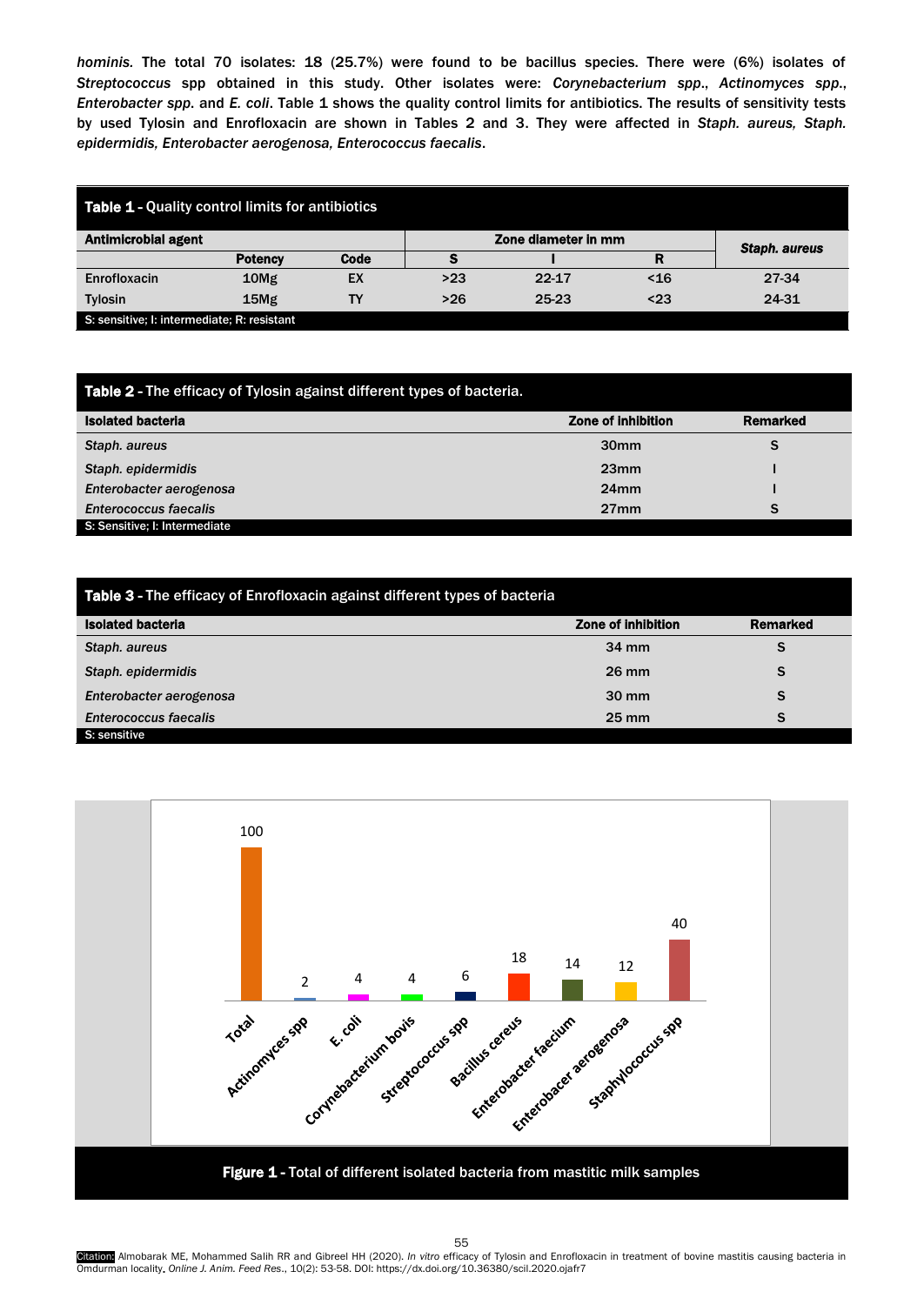

# **DISCUSSION**

Bovine mastitis is a common disease entity of dairy cows, accompanied by physical, chemical, pathological and bacteriological changes in milk and glandular tissue [\(Samad, 2008\).](#page-5-0) It is a harmful disease affecting the dairy industry worldwide and is a matter of great concern for leading milk producing country because of the losses incurred due to high morbidity, discarded milk, treatment costs and reduced milk production, thus drawing in more attention towards its treatment and cont[rol \(Mohanty](#page-5-0) et al*.,* 2013).

Apart from the economic losses, mastitis can have serious implications on public health. Mastitis which is mostly caused by the interaction of multiple pathogenic agents (primarily bacteria), can expose human beings to various organisms through infected milk, thus serving as a media for transmission of various zoonotic diseases like T.B, brucellosis, diphtheria, scarlet fever and Q fever [\(Mahantesh and Kaliwal, 2011\).](#page-5-0)

In fact, *S. aureus* was one of the most frequently isolated staphylococci, supporting the assertion that this microorganism numbers among the main mastitis pathogens in the Czech Republi[c \(Rysanek et al., 2007](#page-5-0)). In this study the isolation of *E. coli*, *Bacillus* spp., and *Enterobacter* spp., might be attributed to poor or absence of hygiene. This suggestion was supported by the statement [of Quinn et al.](#page-5-0) (2004) who mentioned that *Bacillus cereus* and *E. coli* were isolated from mastitic milk of bovine. These results collectively support our results in this study also the result is in agreement with [Sudhan et](#page-5-0) al*. (*2005).

The detection of *Actinomyces bovis* in the mastitic milk in this study was in agreement with [Quinn et](#page-5-0) al*.* (2004) who mentioned that this bacterium among a rarely Gram- positive rod – shaped causing bovine mastitis.

In this study found the isolates were sensitive to tylosin and enrofloxacin sensitive, these antibiotics are used either for treatment of clinical cases to avoid the spreading of the causative agent, in prophylactic measures to eliminate the susceptibility of animals for prevention of new infection or growth promotion in weight gain for fattening programmes. This study is an agreement [with Anon \(2011\)](#page-5-0), who reported that indicated for the treatment of local signs (inflammation, milk quality and yield) associated with per acute/acute mastitis in lactating dairy cattle. Also the isolates in this study were affected with Tylosin and this is an agreement with [\(Pyorala et al., 1994](#page-5-0)).

# **CONCLUSION**

In this study we have showed that the incidence of bovine mastitis is high in Omdurman locality. The most frequent isolated bacteria are *Staphylococci*. In addition, other opportunistic and environmental organisms were isolated from mastitic milk samples. Inadequate stall or pasture management e.g. dirty and wet bedding material or muddy areas as well as in proper milking procedures lead to an increased infection risk.

#### Recommendation

- 1- In dairy farm hygienic procedure must be from Practice sustainable.
- 2- Antimicrobial sensitivity testing should be practiced before treatment of mastitis with antibiotics.
- 3- Farmers should be aware about what suitable antibiotics to be used for specific mastitis case.
- 4- The usage of antibiotics in dairy farm should be under supervision of veterinarian to avoid missed used which leading to the development of antibiotic resistance bacteria.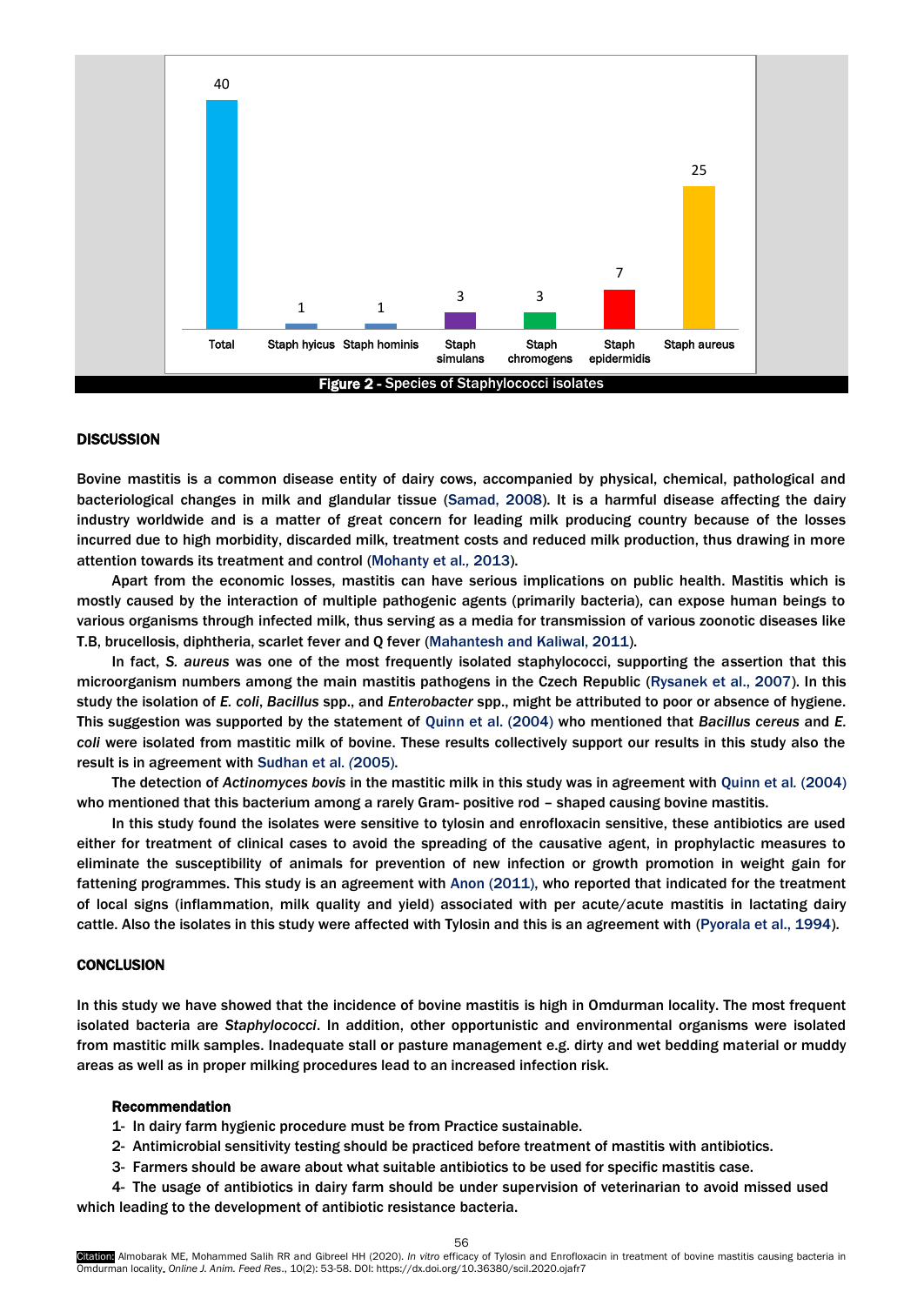# <span id="page-4-0"></span>**DECLARATIONS**

## Corresponding author

E-mail: [reemat7@yahoo.com](mailto:reemat7@yahoo.com) ORCİD: 0000-0001-6611-5562

# Authors' contribution

All authors contributed equally to this work.

#### Availability of data

The data can be available to the journal upon request.

#### Consent to publish

Not applicable

#### Conflict of interest

The authors declare they have no competing of interests.

### Acknowledgement

The authors would wish to acknowledge the Department of Microbilology, Faculty of Veterinary Medicine, University of Khartoum for their support through the whole process of developing this publication.

#### **REFERENCES**

Anon (2011). Special precautions for the disposal of unused veterinary medicinal product or waste materials. 1.

- Batavani RA, Asri S and Naebzadeh H (2007). The effect of sub-clinical mastitis on milk composition in dairy cows. Iranian Journal of Veterinary Research. 8 (3): 205–211. DOI[: https://dx.doi.org/10.22099/ijvr.2007.925](https://dx.doi.org/10.22099/ijvr.2007.925)
- Elango A, Doraisamy KA, Rajarajan G and Kumaresan G (2010). Bacteriology of sub-clinical mastitis and anti-biogram of isolates recovered from cross-bred cows. Indian Journal of Animal Research. 44 (4): 280-284. [Google Scholar](https://scholar.google.com/scholar?cluster=10739824917035061531&hl=en&as_sdt=0,5)
- Gera S and Guha A (2011). Assessment of acute phase proteins and nitric oxideas indicator of subclinical mastitis in Holstein × Haryana cattle. Indian Journal of Animal Sciences. 81 (10): 1029-1031. [Google Scholar](https://scholar.google.com/scholar?cluster=7246224846748651641&hl=en&as_sdt=0,5)
- Giguere S (2013). Macrolides, azalides and ketolides. In: Antimicrobial Therapy in Veterinary Medicine, 4th ed. (Giguere SJF, Prescott JD, Baggot RD, Walker PM, Dowling Eds.) Blackwell Publishing, London. Wiley Online Library, 191-205. [Google Scholar](https://scholar.google.com/scholar?cluster=514204515446613541&hl=en&as_sdt=0,5)
- Hogan SJ, Gonzales RN, Harmon JR, Nickerson SC, Oliver SP, Pankey JW and Smith LK (1999). Laboratory Handbook on Bovine Mastitis.Published by National Mastitis Council, Inc., Verona, WI 53593, USA. [Google Scholar](https://scholar.google.com/scholar?hl=en&as_sdt=0%2C5&q=Hogan+SJ%2C+Gonzales+RN%2C+Harmon+JR%2C+Nickerson+SC%2C+Oliver+SP%2C+Pankey+JW+and+Smith+LK+%281999%29.+Laboratory+Handbook+on+Bovine+Mastitis.Published+by+National+Mastitis+Council%2C+Inc.%2C+Verona%2C+WI+53593%2C+USA&btnG=)
- Kaneene JB, Hurd HS. (1990). The national animal health monitoring system in Michigan. III. Cost estimates of selected dairy cattle diseases. Preventive Veterinary Medicine. 8(2-3):127-40. [Google Scholar,](https://scholar.google.com/scholar?cluster=14688024940421170178&hl=en&as_sdt=0,5) DOI: https://doi.org/10.1016/0167-5877(90)90006-
- Kivaria FM (2006). Epidemiological studies on bovine mastitis in smallholder dairy herds in the Dares Salaam Region, Tanzania. Doctoral thesis, Utrecht University. The Netherlands. [Google Scholar](https://scholar.google.com/scholar?cluster=455775810569890185&hl=en&as_sdt=0,5) | Direct Link
- Mahantesh MK and Basappa BK (2011). Prevalence and antimicrobial susceptibility of bacteria isolated from bovine mastitis. Adv. Appl. Sci. Res. 228 (6): 229-235. [Direct Link](https://www.imedpub.com/abstract/prevalence-and-antimicrobial-susceptibility-of-bacteria-isolated-from-bovine-mastitis-17027.html)
- Mostert BE, Banga C, Groeneveld E and Kanfer FHJ (2004). Breeding value estimation for somatic cell score in South African dairy cattle. South African Journal of Animal Science. 34 (2): 32–34. [Google Scholar,](https://scholar.google.com/scholar?cluster=4379372634331475405&hl=en&as_sdt=0,5) DOI[: https://dx.doi.org/10.4314/sajas.v34i6.3823](https://dx.doi.org/10.4314/sajas.v34i6.3823)
- Mohanty NN, Das P, Pany SS, Sarangi LN, Ranabijuli S and Panda HK (2013) Isolation and antibiogram of Staphylococcus, Streptococcus and E. coli isolates from clinical and subclinical cases of bovine mastitis, Veterinary World 6(10): 739-743. [Google Scholar,](https://scholar.google.com/scholar?cluster=10404624548160981091&hl=en&as_sdt=0,5) DOI: <https://dx.doi.org/10.14202/vetworld.2013.739-743>

Plumb DC (2002). Veterinary Drug Handbook. Iowa State Press, Ames, IA. 631- 633.

- Pyorala S, jousimies-somer H and Mero M (1994). Clinical, bacteriological and therapeutic aspects of bovine mastitis caused by aerobic and anaerobic pathogens. British Veterinary Journal. 148(1): 54-62. DOI[: https://doi.org/10.1016/0007-1935\(92\)90067-B](https://doi.org/10.1016/0007-1935(92)90067-B)
- Quinn PJ, Carter ME, Markey B and Carter GR (2004). Clinical Veterinary Microbiology. Mosby Publishing, London. 43 (55):327-344. ISBN 0-7234-1711-3[, Academia](https://www.academia.edu/30228810/P.J._Quinn_M.E._Carter_B.K._Markey_and_G.R._Carter_Editors_Clinical_Veterinary_Microbiology_Wolfe_Publishing_London_1994_ISBN_0-7234-1711-3)
- Radostits OM, Gay CC, Blood DC, Hinchcliff KW. (2000). A textbook of the diseases of cattle, sheep, pigs, goats and horses. Veterinary medicine. 9: 603-700. [Google Scholar](https://scholar.google.com/scholar?hl=en&as_sdt=0%2C5&q=Radostitis+OM%2C+Gay+CC%2C+Blood+DC+and+Hinchkliff+KW+%282000%29.Veterinary+Medicine%3A+A+Textbook+of+the+Diseases+of+Cattle%2C+Sheep%2C+Pigs%2C+Goats+and+Horses.+9th+ed.+ELBS+and+Baillier+Tindall.++563%E2%80%93660&btnG=)
- Rysanek D, Babak, V and Zouharova M (2007). Bulk tank milk somatic cell count and sources of raw milk contamination with mastitis pathogens. Veterinarni Medicina. 52 (6): 223-230. [Google Scholar](https://scholar.google.com/scholar?cluster=2839587563512172938&hl=en&as_sdt=0,5)

Samad MA (2008). Animal Husbandry and Veterinary Science, volume II, LEP pub no.11, Bangladesh. [Google Scholar](https://scholar.google.com/scholar?hl=en&as_sdt=0%2C5&q=Samad+MA+%282008%29.+Animal+Husbandry+and+Veterinary+Science%2C+volume+II%2C+LEP+pub+no.11%2C+Bangladesh.+&btnG=)

- Sharma N, Maiti SK and Sharma KK (2007). Prevalence, etiology and antiobiogram of micro-organisms associated with sub-clinical mastitis in buffaloes in Durg, Chhattisgrh State (India). International Journal of Dairy Science. 2 (2): 145-151. [Google Scholar,](https://scholar.google.com/scholar?cluster=15716398471321748692&hl=en&as_sdt=0,5) DOI: <https://dx.doi.org/10.3923/ijds.2007.145.151>
- Sharma N, Rho GY, Hong YH, Lee TY, Hur TY and Jeong DK. (2012). Bovine mastitis: an Asian perspective. Asian Journal of Animal and Veterinary Advances. 7: 454-476. [Google Scholar](https://scholar.google.com/scholar?hl=en&as_sdt=0%2C5&q=Sharma+N%2C+Rho+GY%2C+Hong+YH%2C+Lee+TY%2C+Hur+TY+and+Jeong+DK.+%282012%29.+Bovine+mastitis%3A+an+Asian+perspective.+Asian+Journal+of+Animal+and+Veterinary+Advances.+7%3A+454%E2%80%93476.+&btnG=)
- Smith KL, Todhunter DA and Schoenberger PS (1985). Environmental mastitis: cause, prevalence, prevention. Journal of Dairy Science. 68 (6): 1531–1553. [Google Scholar,](https://scholar.google.com/scholar?cluster=3059000153554993070&hl=en&as_sdt=0,5) DOI[: https://doi.org/10.3168/jds.S0022-0302\(85\)80993-0](https://doi.org/10.3168/jds.S0022-0302(85)80993-0)
- Sudhan NA, Singh R, Singh M and Soodan JS (2005). Studies on prevalence, aetiology and diagnosis of sub clinical mastitis among cross bred cows. Indian Journal of Animal Research. 39(2): 127-130. [Google Scholar](https://scholar.google.com/scholar?cluster=2185603056249364820&hl=en&as_sdt=0,5) | Direct Link

57